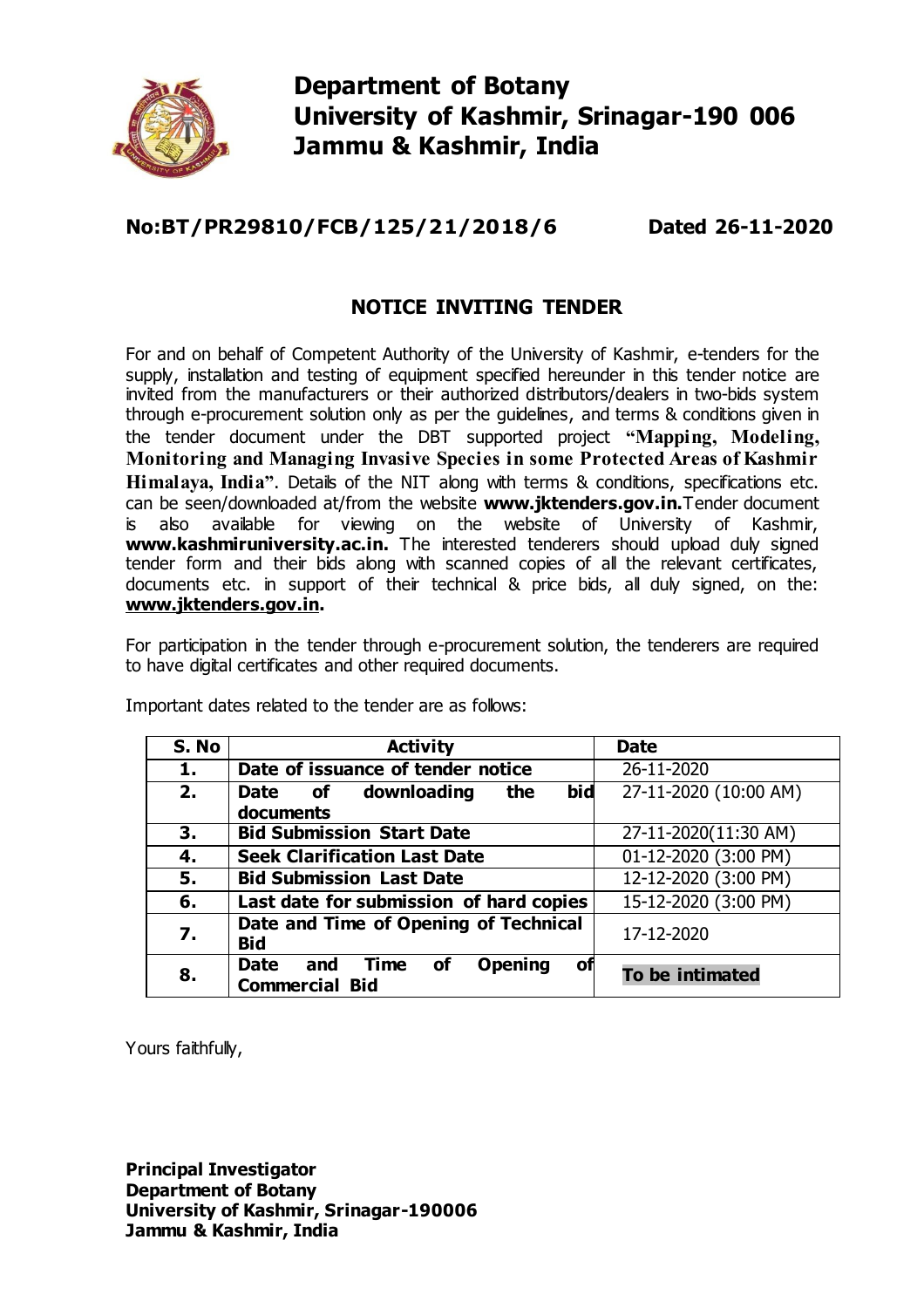# **Name of equipment and their technical specification**

| Equipment       | <b>Specifications</b>                                                                                                  | <b>Quantity</b> |
|-----------------|------------------------------------------------------------------------------------------------------------------------|-----------------|
| <b>Chemidoc</b> | <b>Chemiluminescence Imaging System</b>                                                                                | One $(01)$      |
|                 | Latest, state of the art model should be supplied with ready to                                                        |                 |
|                 | use system, with all essential hardware accessories, darkroom,                                                         |                 |
|                 | and advanced<br>software for image<br>CCD camera,<br>single                                                            |                 |
|                 | acquisition and analysis.                                                                                              |                 |
|                 | System should be capable of doing following                                                                            |                 |
|                 | applications, Chemiluminescence, Western Blotting, Gel                                                                 |                 |
|                 | Documentation, UV/white light and optional/upgradable<br>use for florescence application                               |                 |
|                 | Computer controlled chemiluminescence system should<br>$\bullet$                                                       |                 |
|                 | include software for extensive analysis such as band                                                                   |                 |
|                 | quantification (absolute & relative), molecular weight                                                                 |                 |
|                 | calculation, etc.                                                                                                      |                 |
|                 | System must be with motorized optical lens with field of<br>٠                                                          |                 |
|                 | view approx. $\geq 24$ x $\geq 19$ cm and $\geq 4$ -position manual filter<br>wheel.                                   |                 |
|                 | Should have four sample positions for                                                                                  |                 |
|                 | Chemiluminescence imaging with technology for                                                                          |                 |
|                 | automatic recognition of the sample position.                                                                          |                 |
|                 | Scientific Grade EVO-6 CCD camera and must be of                                                                       |                 |
|                 | high sensitivity and extremely high level of resolution 16-                                                            |                 |
|                 | bit image with user friendly choices for various apertures<br>from as big and small.                                   |                 |
|                 | Camera should give $\geq 6.3$ megapixels native and $\geq 20$<br>٠<br>megapixels extended with 2838 x 2224 resolution. |                 |
|                 | Software should provide options various resolution<br>$\bullet$                                                        |                 |
|                 | modes, including native full resolution (1x1 to 8x8)<br>modes.                                                         |                 |
|                 | High Sensitivity Reading Technology for isolation of the                                                               |                 |
|                 | electronic components of the camera during the light<br>capture in order to avoid noise                                |                 |
|                 | Camera must be a cooled CCD with -55°C maximum                                                                         |                 |
|                 | differential cooling from the ambient with<br>$-30^{\circ}$ C                                                          |                 |
|                 | absolute and regulated cooling by staged peltier<br>thermoelectric cooler.                                             |                 |
|                 | System must allow to perform repetitive serial mode                                                                    |                 |
|                 | imaging and the output must be series of images                                                                        |                 |
|                 | accompanied by signal kinetics graph and video for                                                                     |                 |
|                 | determining optimum exposure and image acquisition                                                                     |                 |
|                 | time point.                                                                                                            |                 |
|                 | System must be future upgradable with Red, Green, Blue<br>epi-LED, NIR and IR LASER Class II LED Spectra               |                 |
|                 | Capsule module along with relevant emission filters.                                                                   |                 |
|                 | Software should be with library of imaging protocols                                                                   |                 |
|                 | along with 3D Dynamic scan feature.                                                                                    |                 |
|                 | Imaging processing should include handling background                                                                  |                 |
|                 | correction, artifact removal and flat field.                                                                           |                 |
|                 | Option to bring in linearity between black & white scale                                                               |                 |
|                 | in the image, ensuring to detect the bands even with least                                                             |                 |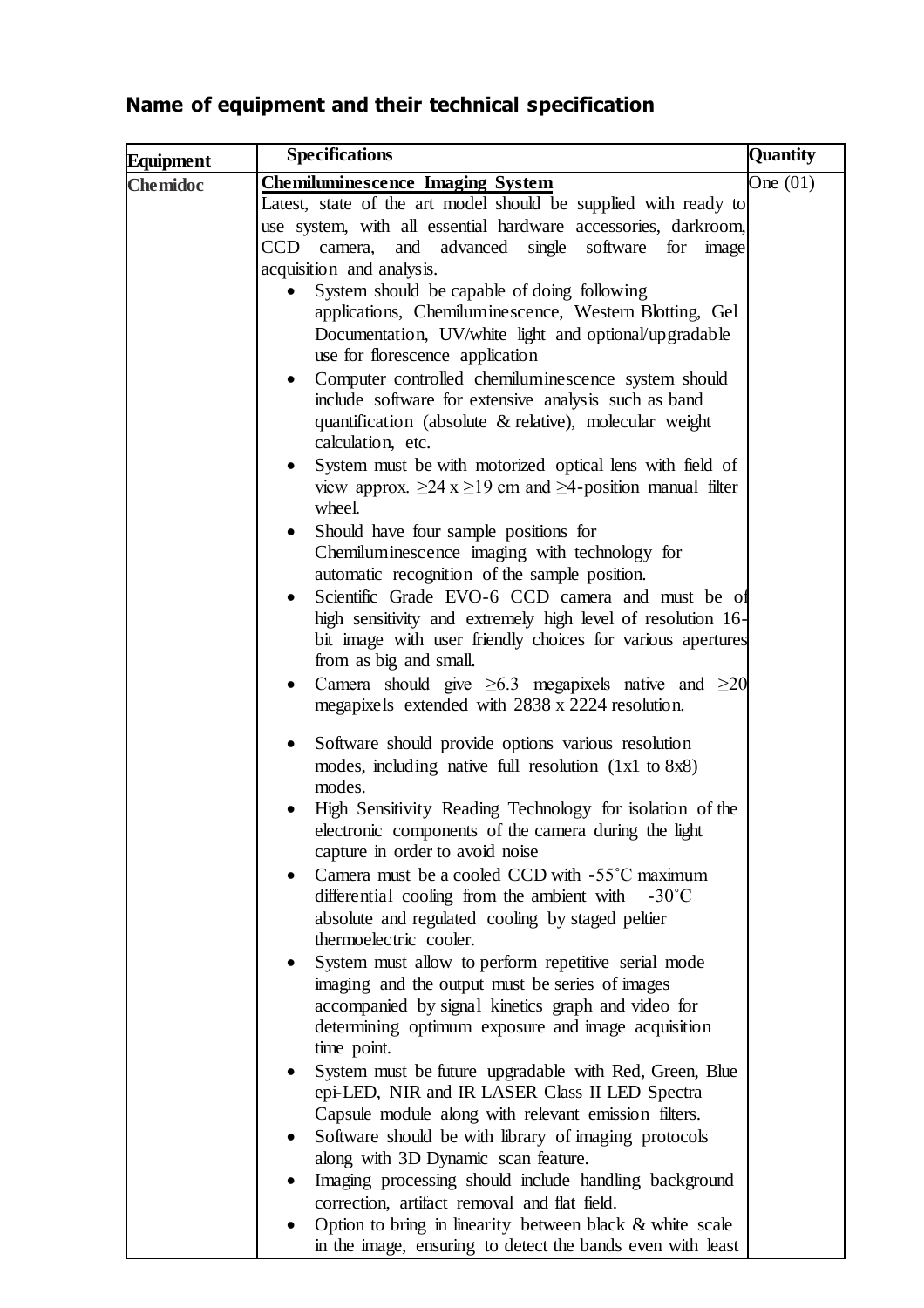| signal.                                                       |  |
|---------------------------------------------------------------|--|
| Interface must be faster image transfer to help image         |  |
| before signal gets weaker.                                    |  |
| Should be a lab proof compact design, require minimal         |  |
| bench space, robust and chemical resistant system made        |  |
| of Stainless steel, aluminum and steel.                       |  |
| • Pre-calibrated focus for all defined sample height. Easy    |  |
| and convenient adjustment of lens settings.                   |  |
| Software must be license-free for instrument operation,       |  |
| image data acquisition and image analysis.                    |  |
| Software should have easy copy/paste functionality, crop,     |  |
| zoom, 3D and colors.                                          |  |
| Software should be able to export images in multiple          |  |
| formats with minimum options of exporting in .tiff, .png,     |  |
| .jpg and .bmp etc.                                            |  |
| • Desktop should be inclusive.                                |  |
| • Proof of installations in reputed labs in India.            |  |
|                                                               |  |
| • Warranty: 3 Years comprehensive on-site warranty for        |  |
| complete system including computer and Laser printer.         |  |
|                                                               |  |
| The equipment should be European CEO or equivalent certified. |  |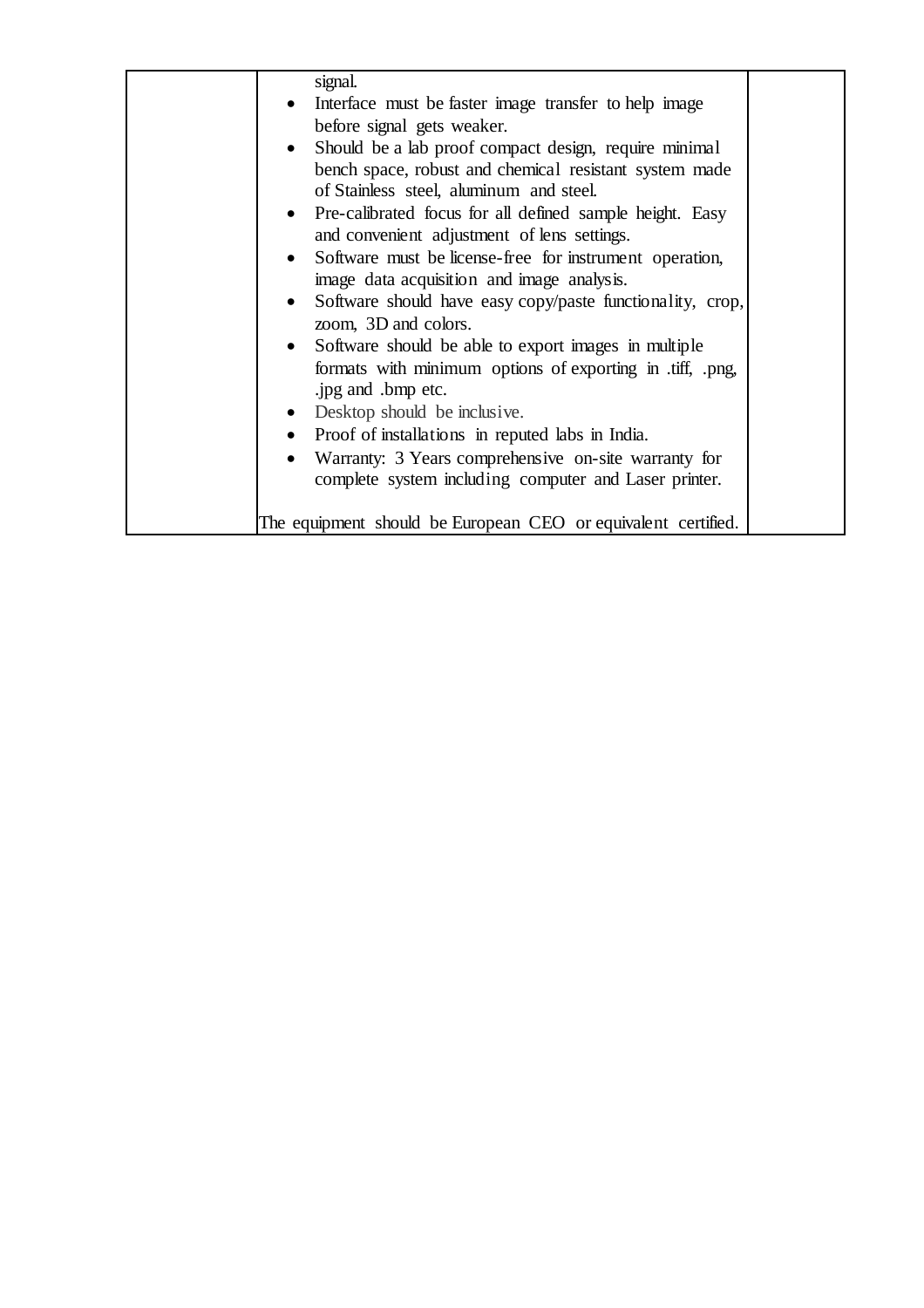#### (TO BE SUBMITTED ALONG WITH TECHNICAL BID)

**TENDER NOTIFICATION NO: ----------------------------------------------**

# **U N D E R T A K I N G**

The Principal Investigator, MoEF& CC supported project under NMHS, Department of Botany University of Kashmir, Srinagar J&K, India

We the undersigned (herein after called as Contractor/Vendors/Suppliers) hereby offer to execute supply of items as per specification against which we have quoted our rates and for which this tender may be accepted at the rates stated there in and subject to the terms & conditions set forth for such items.

| Date this               | Day of |
|-------------------------|--------|
| Signature of Contractor |        |
| Address                 |        |
|                         |        |

\_\_\_\_\_\_\_\_\_\_\_\_\_\_\_\_\_\_\_\_\_\_\_\_\_\_\_\_\_\_\_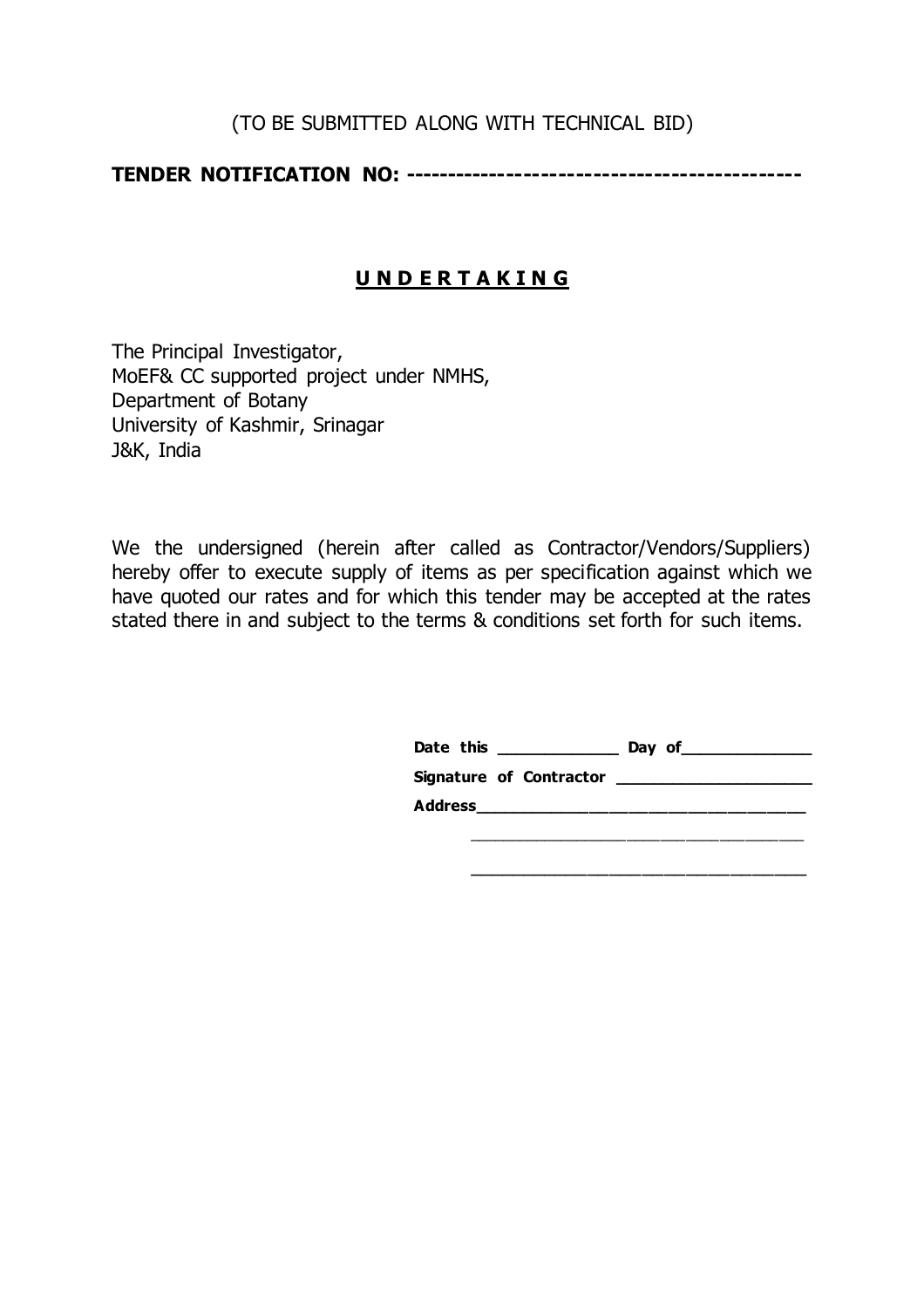# **Guidelines/Procedure**

1. **Payment of cost of Tender documents**: The collection of cost of Tender documents is dispensedwith, as there is no physical supply of tender documents and also to have absolute anonymity of bidders participating in e-procurement solution. The bidders can view/download the tender documents from the: [www.jktenders.gov.in.](http://www.jktenders.gov.in/)

**Submission of bids**: The bidders who are desirous of participating in 'e'- procurement shall submit their technical and price bids online in the standard formats prescribed in the Tender documents, displayed at: [www.jktenders.gov.in.T](http://www.jktenders.gov.in/)he bidder should upload the scanned copies of all therelevant certificates, documents etc. in support of their bids. The bidder shall sign on all the statements, documents, certificates, uploaded by him, owning responsibility for their correctness/authenticity and copies thereof may also be submitted in the office of the **Principal Investigator, "Mapping, Modeling, Monitoring and Managing Invasive Species in some Protected Areas of Kashmir Himalaya, India"** along with original EMD before the specified date & time. Financial bids shall be submitted online onlyIn the event of the specified date for physical submission of EMD along with copies of bid documents is declared a holiday, the same will be received up to the appointed time on the very next working day. However, documents of the bidders downloaded online or requisitioned subsequently only will form the basis for deciding the tender.

- 2. **Payment of Bid Security (Earnest Money Deposit):**The EMD as specified against each item/ equipment in the tender document shall be in the form of the **Bank Guarantee/Fixed Deposit Receipt/DD only** of a scheduled bank issued in favour of **Principal Investigator, "Mapping, Modeling, Monitoring and Managing Invasive Species in some Protected Areas of Kashmir Himalaya, India" Department of Botany, University of Kashmir, Srinagar-190006, J&K, India** and the xerox copy thereof is to be scanned and uploaded along with the bid, and the original shall be sent to **Principal Investigator, "Mapping, Modeling, Monitoring and Managing Invasive Species in some Protected Areas of Kashmir Himalaya, India"** so as to reach before the date & time of closing of the bids; failing which bid will be rejected. The Bid Security (EMD) of unsuccessful bidders will be released immediately after finalization of the order/contract without any interest. However, firms registered with NSIC etc., are exempted from submitting EMD provided such registration includes the item(s) they are offering are manufactured by them and not for selling products manufactured by other companies.
- 3. **Processing of Tenders**: The concerned officer/officers will evaluate and process the tenders as done in the conventional tenders and will communicate the decision to the bidder online.
- 4. **Price Bid Opening**: The Price Bids of only technically qualified bidders (whose bids satisfy the prescribed technical specifications/parameters and have also submitted all requisitioned documents & EMD) will be opened online at the specified date & time and will subsequently be evaluated to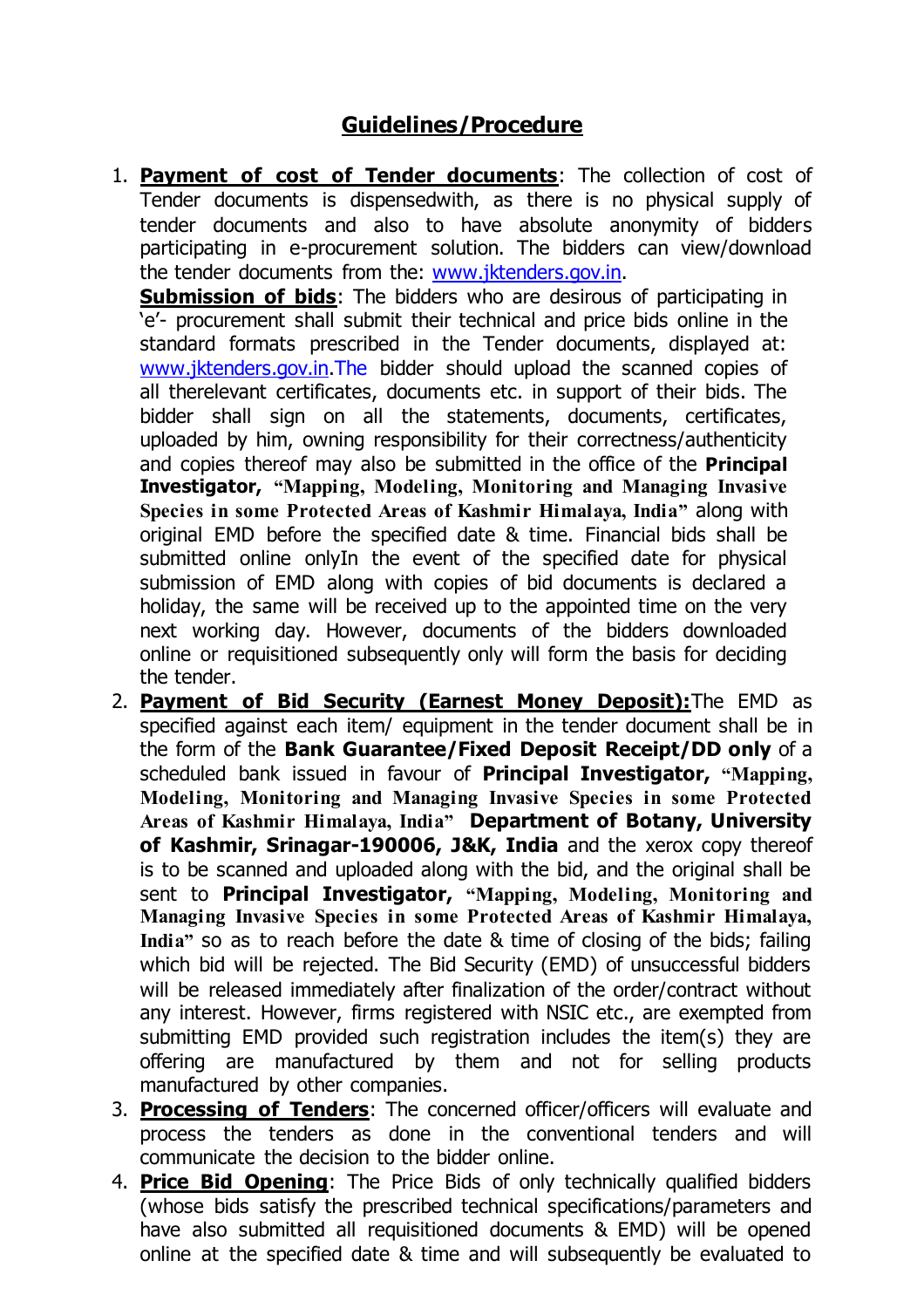determine the lowest bidder. The result will be displayed on the: [www.jktenders.gov.in.](http://www.jktenders.gov.in/)[w](http://delhi.govtprocurement.com/)hich can be seen by all the bidders who participated in the tenders.

- 5. **Payment of Performance Security**: The successful tenderer shall furnish a Bank Guarantee/FDR ofthe value of 05% of the basic cost of the item for the period of warranty/guarantee from a nationalized bank to ensure the satisfactory performance of item supplied. The performance guarantee is to be submitted at the time of installation / demonstration of equipments. In case the performance of the item is not found satisfactory, the amount of Performance Security will be forfeited & credited in university account.
- 6. **Participation of Bidders at the time of opening of bids**: Bidders have two options to participate intendering process at the time of opening of bids:

(i). Bidders can come at the place of opening of bids (electronically) as  $7.$  done in the conventional tender process.

- (ii). Bidders can visualize the process online.
- 8. **Financial Rules for e-procurement**: GFR-2017 and latest Manual for Procurement of Goods. Govt. of Indiaand shall be applicable to the eprocurement system for purchase of equipment/goods etc mentioned in the tender document.

**Principal Investigator, Department of Botany Project on "Mapping, Modeling, Monitoring and Managing Invasive Species in some Protected Areas of Kashmir Himalaya, India" University of Kashmir, Srinagar-190006 Jammu & Kashmir, India**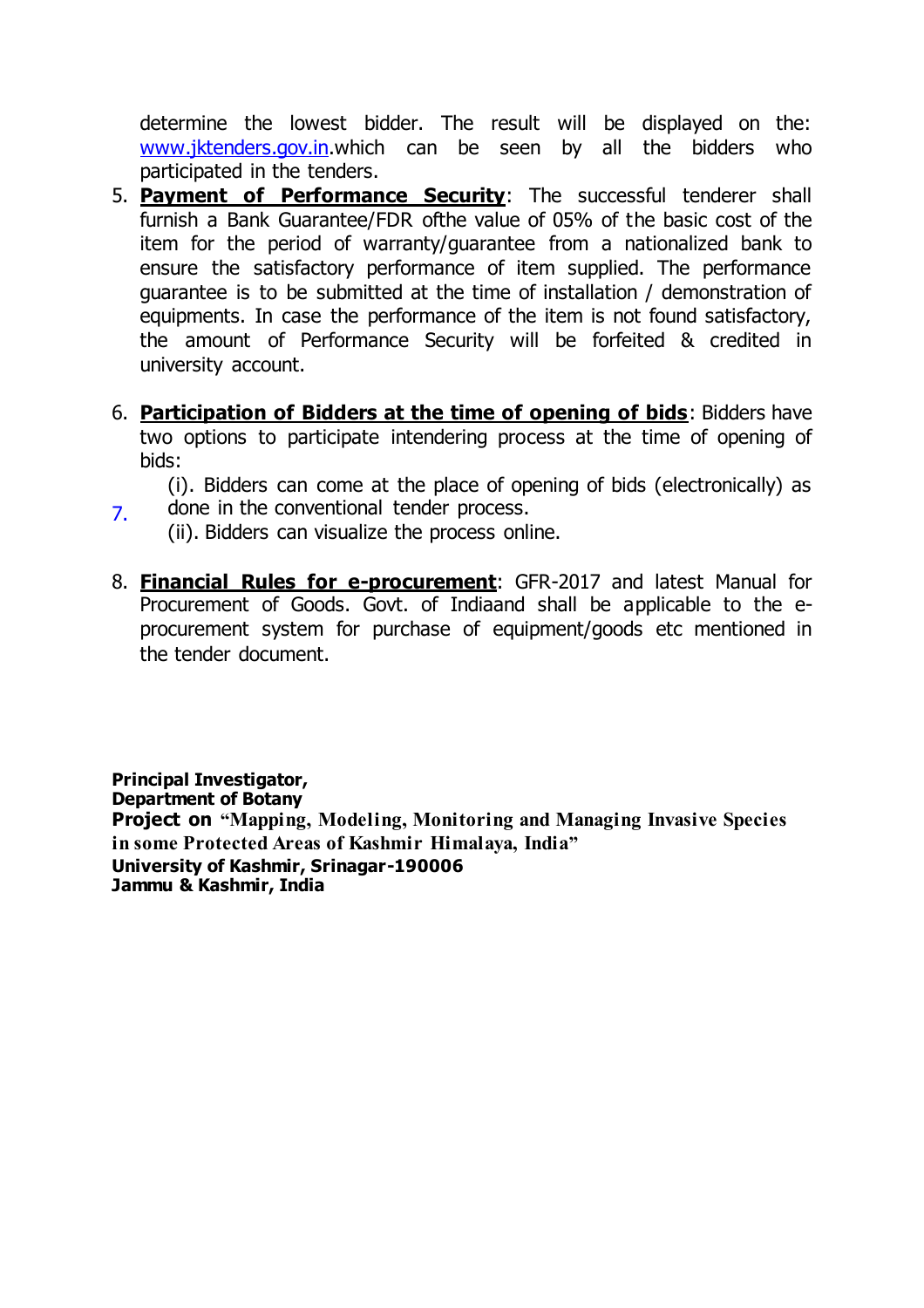# **TERMS AND CONDITIONS**

Procedure for submission of bids: The bidders who are desirous of participating in 'e'- procurement shall submit their offers in two bid format, namely **Technical Bid and Financial Bid** . The Technical and Financial bids in the standard formats prescribed in the Tender documents, displayed at: [www.jktenders.gov.in.](http://www.jktenders.gov.in/)The bidder should upload the scanned copies of all the relevant certificates, documents etc. after page-numbering all documents and tender document and prepare an index thereof in the: [www.jktenders.gov.in.i](http://www.jktenders.gov.in/)n support of their price bids. The bidder shall sign on all the statements, documents, certificates, uploaded by him, owning responsibility for their correctness/authenticity and copies thereof may also be submitted in the office of the **Principal Investigator, "Mapping, Modeling, Monitoring and Managing Invasive Species in some Protected Areas of Kashmir Himalaya, India"** along with original EMD. However, documents of the bidders downloaded online or requisitioned subsequently only will form the basis for deciding the tender.

- 1. Manufacturers (OEMs) or their Authorized Distributors/dealer only should submit their bids.
- 2. ALTERATION IN THE SPECIFICATION.
	- (i) The specifications mentioned in the tender must not be altered by theSuppliers.
- 3. INCOMPLETE TENDERS
- 4. The Bidder is expected to examine all instructions, forms, terms and specifications in the bidding documents. Failure to furnish all information/documents, as asked for in the NIT, or submission of a bid not substantially responsive to the NIT in every respect, will be at the Bidder's risk and may result in rejection of its bid.
- 5. CANCELLATION OF TENDER/ CONTRACT/ IN PART OR IN FULL IN CASE OF DEFAULT IN CONTRACT/SUPPLY:

If the Supplier, in the opinion of the Institute, fails or neglects to comply with any of the terms & conditions forming, part of the order issued, the Head of institute shall, without prejudice to any other right or remedies under the contract, have the right to cancel the contract /order by giving 15 days notice in writing to the Suppliers/firms without being liable to pay compensation for such cancellation.

- 6. Tender shall be uploaded as per guidelines indicated for e-procurement solution.
- 7. Demonstration of equipments has to be arranged by the suppliers, if desired by the institute.
- 8. **The quotation should be valid for a period of 90 days from the date of opening of the technical bid**.
- 9. Rates are to be quoted in INR (Rupee terms) wherever applicable and any revision thereof is not allowed after the tenders have been opened.
- 10. The delivery period should be clearly mentioned against each item, in case, the items are not readily available, ex-stock offer will be preferred.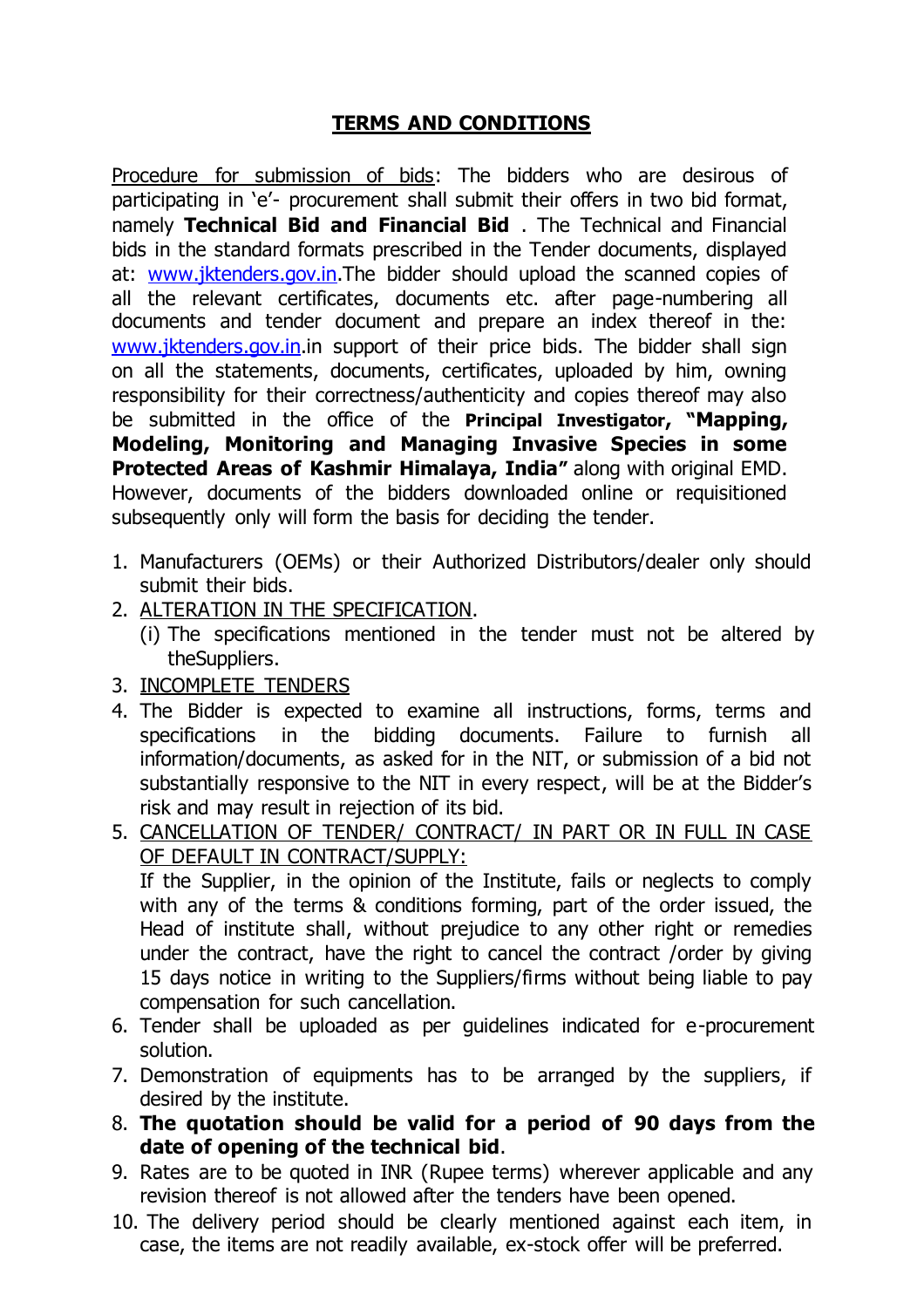- 11. Rates should be quoted F.O.R Institution including all Taxes and Duties namely GST/Custom Duty etc. (against Custom Duty Exemption Certificate) and other should be mentioned clearly. Also mention price of optional accessories separately wherever required.
- 12. Consignment will not be insured at the Institute/University Cost.
- 13. **Bidder, if is not the Original Equipment Manufacturer (OEM), must submit OEM's or their Distributor's Authorization to quote/sell the product(s).** The items that need to be imported, the following clarification/information should be given.
	- Whether the item will be imported by the intended tenderers against its own import licenseor university will have to provide Custom Duty Exemption Certificate (CDEC).
	- Name and address of the foreign supplier, make & model of the offered product andauthorization to sell from OEM or their Distributor/Authorized Chanel Partner.
	- Delivery period including information about mode of dispatch and possible duration (afterdispatch) for receipt of item at the port.
	- Whether the item required any special preparation for installation. In case yes, full details should be given regarding operation maintenance of the items.
	- In case of costly/sophisticated items whether the tenderers will arrange any special training regarding operation / maintenance of the items.
	- Nature of assurance for the supply of spares after the warranty period.

## **14. Terms of Payment and Conditions**

#### **(A) For Indigenous/Indian equipments/stores on DDP (Delivered Duty Paid) Destination basis:**

80% of the total payment shall be released on submission of proof of delivery of complete equipments/stores (stores/consignee receipt), inspection report and on certification of satisfactory installation of the equipment at the consignee's premises and after "ensuring verification of the Performance Security" @ 5% of the Purchase Order value.

Balance 20% of the payment shall be released upon successful test run of the equipment and after ensuring that already furnished Performance Security is valid for period of warranty/guarantee.

#### **(B) For Imported Equipments/Stores:**

For Foreign/Principal suppliers of equipments/stores:- Forpayment made through Letter of Credit (L/C). An irrevocable letter of credit (L/C) for 100% of the value of the imported equipments/stores (excluding the value of the Indigenous/Indian equipments/stores, if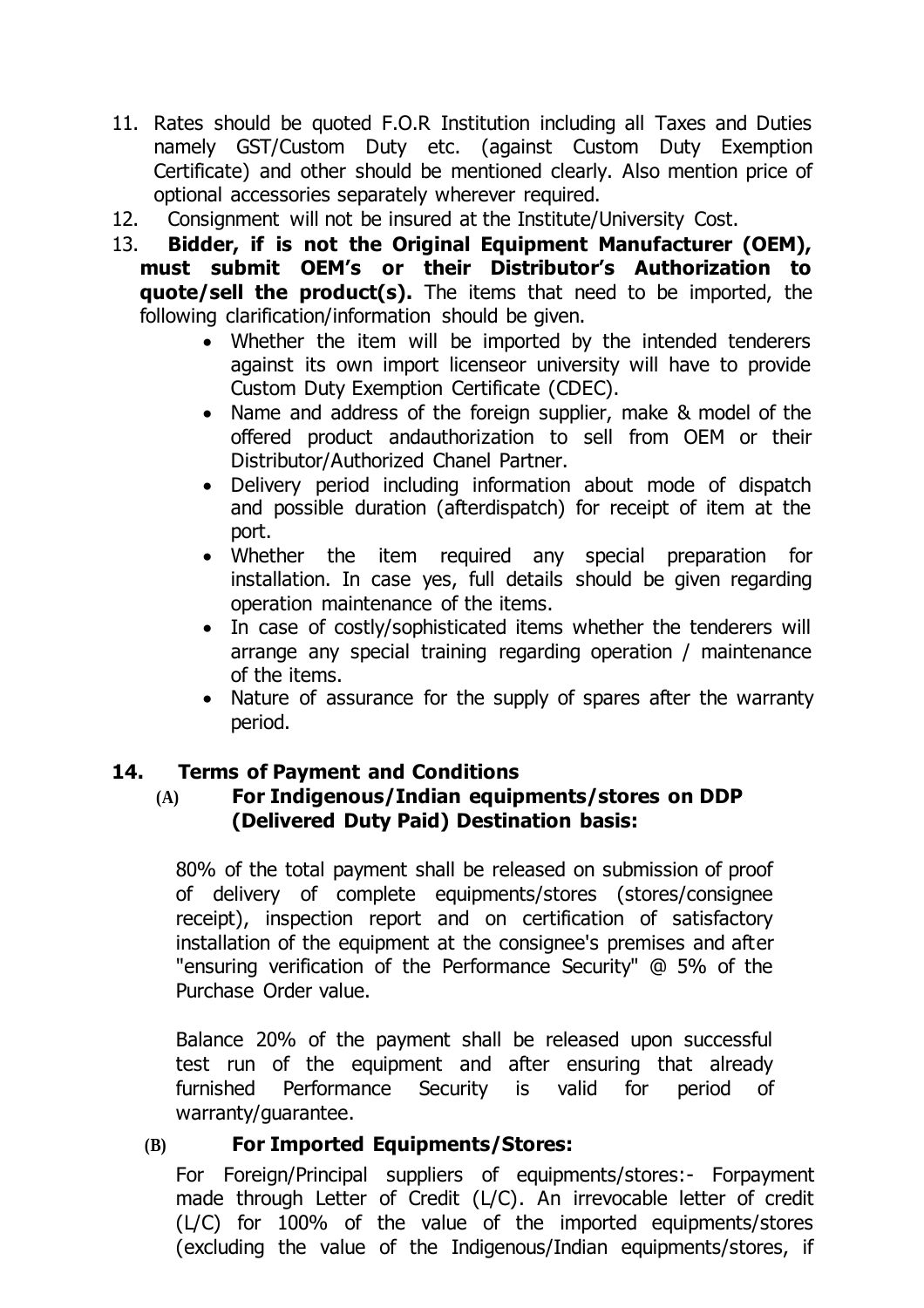any) shall be established on submission of the acknowledgement of the order by the successful bidder stating the country of origin and port of shipment, submission of Performance Security @ 5% of the Purchase Order value, four copies of the Proforma invoice and confirmed Letter of Credit (LC) opening details.

- Original technical literature / manual should be available on manufacturers website
- Bill of entry of the product should be produced during supply

It shall be the responsibility of the bidder to ensure that all the requisite documents are provided to the purchaser including the Performance Security in original for appropriate denomination and period on priority basis, so as to ensure opening of LC on time. Out of this, 80% of the value of the imported equipments/stores

will be paid against inspection certificate (where applicable) and shipping documents to the Principal through L/C. Balance 20% will be released within 30 days after due certification by the Purchaser/Institute for successful commissioning of the equipments at the premises and also, after ensuring that the furnished Performance Security is valid for the period of warranty/guarantee.

## **C. Price Fall Clause**

If at any time prior to delivery of the equipments/stores, the bidder/supplier reduces the sale price of such equipments stores as covered under this tender enquiry, to any organization (including Central/State/Deemed University) at price lower than the price quoted under this contract, he shall forth with reduce the price payable under this tender for the equipments/stores being supplied after the date of coming into force of such reduction, the price of equipments/stores shall stand corresponding reduced.

- 15. In the event of the item(s) being imported product(s), Custom Duty Exemption Certificate (CDEC) will be issued by the University on the written request of the supplier; who, in turn, will furnish copies of relevant Customs Related Documents namely Airways Bill, Packing List, TR-6 challan etc. along with Bill/Invoice.
- 16. Conditional quotations and/or incomplete quotations in any respect will be rejected.
- 17. In case you cannot quote for one or more of the items asked for in the tender the word "NOT QUOTED" (in the rate column) should be indicated.
- 18. The specification of the item quoted by the firm should confirm to the University specifications. Confirmation, in this respect should be specifically mentioned in the tender. Where the tenderer feels that the specification of the item not fully given or differ, from the specification of the item mentioned by the university, the exact specification of such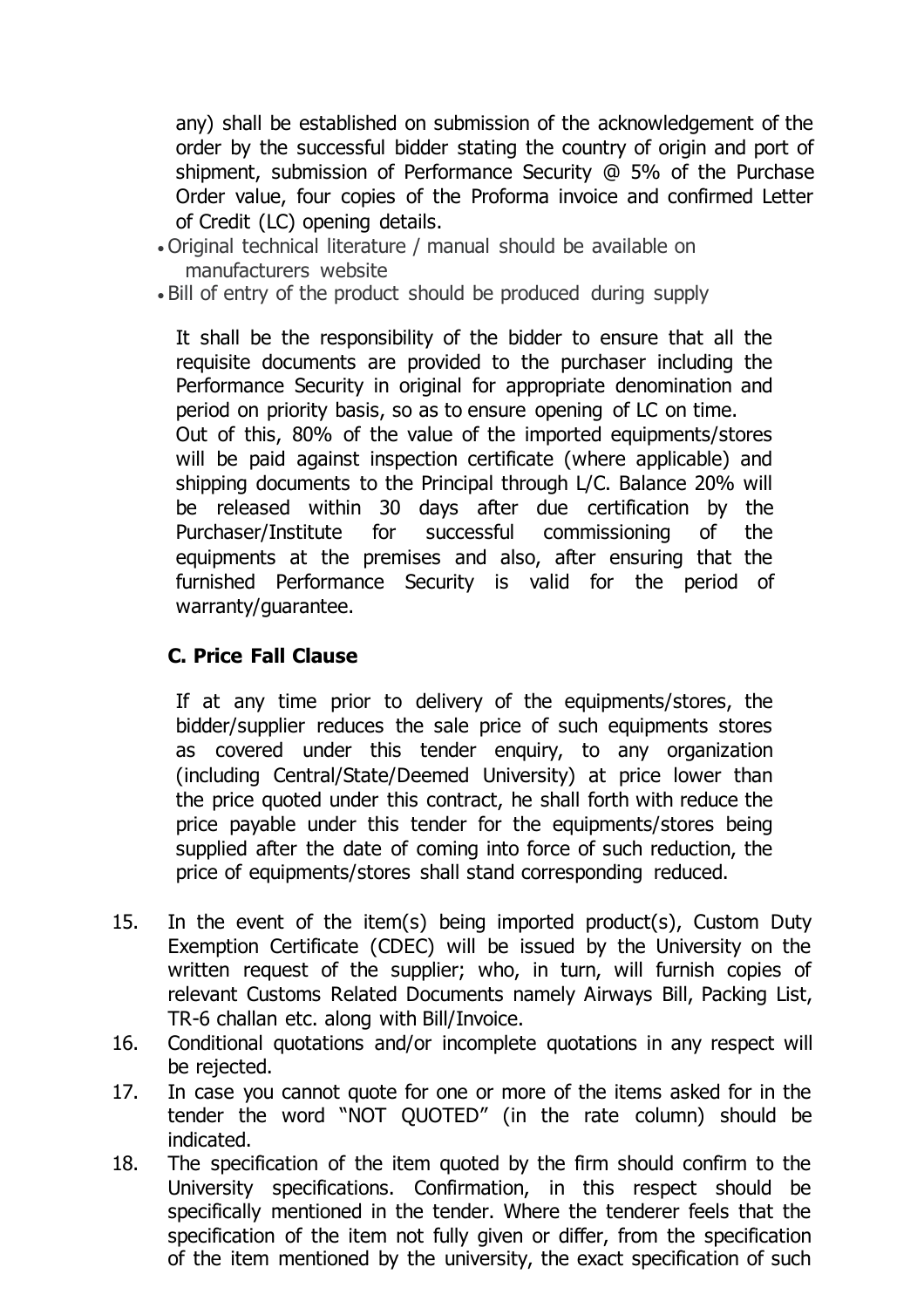item in a separate deviation sheet should be attached with the tender indicating the item quoted.

- 19. The Firm is required to link the University specifications with catalogues & leaflets/literature and also **mention Make and the Model for each item**. Detailed features, for compliance of specification should be provided on specification sheet & appropriate reference i.e. page no. & para of literature, leaflet wherefrom the relevant information has been checked, should be indicated.
- 20. EARNEST MONEY:- EMD should be attached with the technical bid**.** The EMD shall be in the form of the **BG/Fixed Deposit Receipt/DD** of a scheduled bank issued in favour of **Principal Investigator, Department of Botany, "Mapping, Modeling, Monitoring and Managing Invasive Species in some Protected Areas of Kashmir Himalaya, India" Project, University of Kashmir, Srinagar-190006, Jammu & Kashmir, India**. Xerox copy thereof is to be scanned and uploaded along with the bid, and the original instruments shall be sent to **Principal Investigator, "Mapping, Modeling, Monitoring and Managing Invasive Species in some Protected Areas of Kashmir Himalaya, India" Project, Department of Botany, University of Kashmir, Srinagar-190006, Jammu & Kashmir, India** so as to reach before the date of closing of the bids. Failure to furnish the original instrument before the closing of the bid, will entail rejection of bid and blacklisting. **If the tenderer after acceptance of the tender refused to take up the purchase order, his Earnest Money will be forfeited**. Any tender received without /less Earnest Money deposit shall be summarily rejected.
- 21. The Purchase Order/Contract will be awarded to the successful Bidder whose bid has been determined to be responsive and has been determined to be the lowest evaluated bid, provided further the Bidder is determined to be qualified to execute the Order/Contract satisfactorily.
- 22. The Competent Authority reserves the right to reject any or all the tenders and annual the bidding process at any time prior to award of Contract, without assigning any reason, without thereby incurring any liability to the affected Bidder or Bidders, and his decision will be final.
- 23. The supplies shall have to be made within the period specified in the purchase order failing which the order shall be cancelled and the Earnest Money will be forfeited. However, in exceptional circumstance and, on written request, from the supplier/tenderer, extension of date for supply of the material will be considered. Extension in supply period is at the sole discretion of the competent authority.
- 24. Service manuals, wherever available/ required, should be provided along-with the Equipments.
- 25. The University reserves the right at the time of award of PO/Contract to increase or decrease the quantity of goods and services originally specified in the Schedule of Requirements without any change in unit price or other terms and conditions.
- 26. In the case of purchase of many items against one tender, which are not inter-dependent or where compatibility is not a consideration,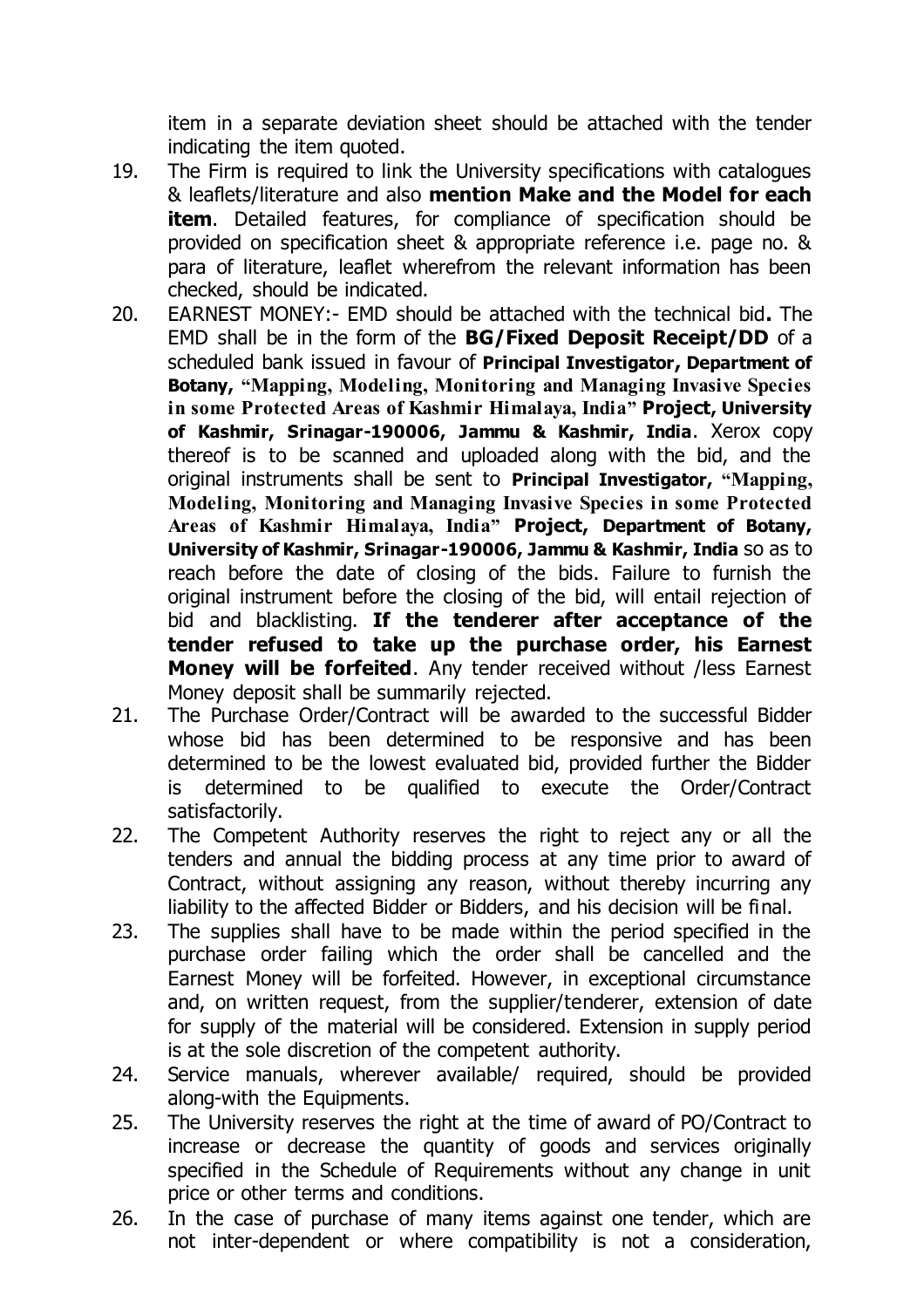comparison would be made on the basis of prices quoted by the firms for identifying the lowest quoting for each item.

- 27. WARRANTY: **All products must have a minimum of One Year Warranty**. A Warranty Certificate should invariably be supplied along with the item at the time of delivery. If after delivery, acceptance and installation and within the guarantee and warranty period, the operation or use of the goods proves to be unsatisfactory, the supplier shall rectify the defects, errors or omissions by repair or by partial or complete replacement on free of cost basis.
- 28. The Competent Authority reserves the right to levy liquidated damages up to 2% of the value of the order for delayed supply. If the supply is delayed beyond the extended period, the University reserves the right even to cancel the order and forfeit the EMD of the firm/ tenderer.
- 29. PERFOMANCE SECURITY DEPOSIT:- The successful tenderer shall furnish Performance Security Deposit of the value of 05% of the basic cost of the item in the shape of Bank Guarantee/FDR etc. from a nationalized bank pledged **to Principal Investigator, Department of Botany, "Mapping, Modeling, Monitoring and Managing Invasive Species in some Protected Areas of Kashmir Himalaya, India" Project, University of Kashmir, Srinagar-190006, Jammu & Kashmir, India** for the warrantee/guarantee period to ensure the satisfactory performance of item supplied. The performance guarantee is to be submitted at the time of installation / demonstration of equipments. In case the performance of the item is not found satisfactory and/or the Supplier fails to complete its obligation under the contract/purchase order, the amount of Performance Security will be credited in University account.
- 30. DEFAULT: In the event of default and unsatisfactory service of the contractor/Supplier firm, the University of Kashmir will be at liberty to repair/get the item serviced from other party at the cost of supplier/ contractor/ tenderer.
- 31. In case of software items, the suppliers should ensure that:- Legal software is supplied in original sealed pouches / P. K. T. A license agreement is enclosed with it. A registration card is available for software.
- 32. FAILURE AND TERMINATION: If the Contractor / Supplier fails to deliver the stores or any installment thereof within the period fixed for such delivery or at any time repudiates the contract before the expiry of such period, University of Kashmir may without prejudice to the right of the purchaser recover damages for breach of the contract.
- 33. The technical & financial bids of only those bidders will be opened who fulfill the eligibility criteria and whose documents are found in order. If any of the date earmarked for opening of technical or financial bids happens to be a holiday, the bids will be opened on the very next working day.
- 34. Notwithstanding the provisions relating to extension of time, penalty and cancellation of tender/contract for default, the vendor shall not be liable for forfeiture of its performance security/ liquidated damages or termination for default, if and to the extent that, its delay in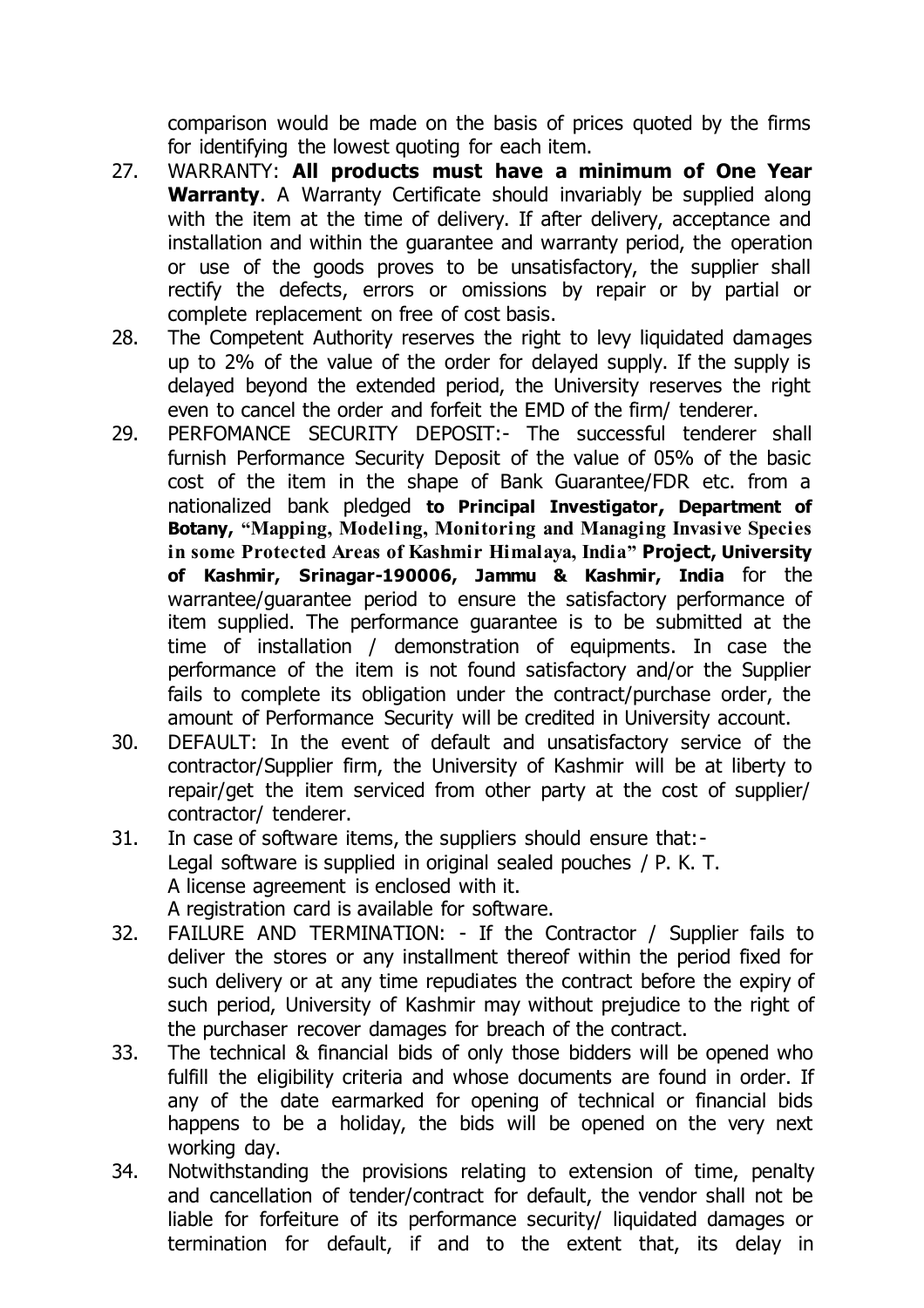performance or other failure to perform its obligations under the contract is the result of an event of Force Majeure (i.e. an event or situation beyond the control of the vendor that is not foreseeable, is unavoidable, and its origin is not due to negligence or lack of care on the part of the vendor; such as wars or revolutions, fires, floods, epidemics, quarantine restrictions and freight embargoes etc.). If the performance in whole or in part or any obligation under the contract is prevented or delayed by any reason of force-majeure for a period exceeding 60 days, either party may at its option terminate the contract by sending a written notice without any financial repercussions on either side.

- 35. The bidder has to submit an undertaking in firm letter pad that it has not been blacklisted by any Govt. Deptt./Instt/Autonomous body.
- 36. Proof of GST Registration No and VAT Return copy or any other relevant document for last three financial year since the date of tender.
- 37. PAN No ( Copy of PAN No Attached)
- 38. P.Os Copies/rate contract having executed similar items/order copy of last 3 financial years date of tender.
- 39. Authorization Certificate from Original Equipment Manufacturer (OEM) or their Distributor/dealer to quote/sell the product, in case the Bidder is not the OEM.
- 40. **Arbitration.** All disputes or differences arising out of or in connection with the tender shall be settled by bilateral discussions. Any dispute, disagreement or question arising out of or relating to the Supply/Installation/performance, which cannot be settled amicably, may be resolved through arbitration. In case of arbitration with the firm on any issue, the final decision would be of **Principal Investigator, Department of Botany, "Mapping, Modeling, Monitoring and Managing Invasive Species in some Protected Areas of Kashmir Himalaya, India" Project, University of Kashmir, Srinagar-190006, Jammu & Kashmir, India**. The arbitration will be governed by following:-
	- All disputes or differences arising out of or in connection with the contract including the one connected with the validity of the contract or any part thereof shall be settled by bilateral discussions.
	- Any dispute, disagreement arising out of or relating to this contract or relating to construction or performance (except as to any matter the decision or determination whereof is provided for by these conditions), which cannot be settled amicably, shall within sixty (60) days or such longer period as may be mutually agreed upon, from the date on which either party informs the other in writing by a notice that such dispute, disagreement or question exists, will be referred to as sole Arbitrator.
	- Within sixty (60) days of the receipt of the said notice, an arbitrator shall be nominated in writing by the authority agreed upon by theparties.
	- The sole Arbitrator shall have its seat in Srinagar or such other place in the state as may be mutually agreed to between the parties.
	- The arbitration proceedings shall be conducted under the J&K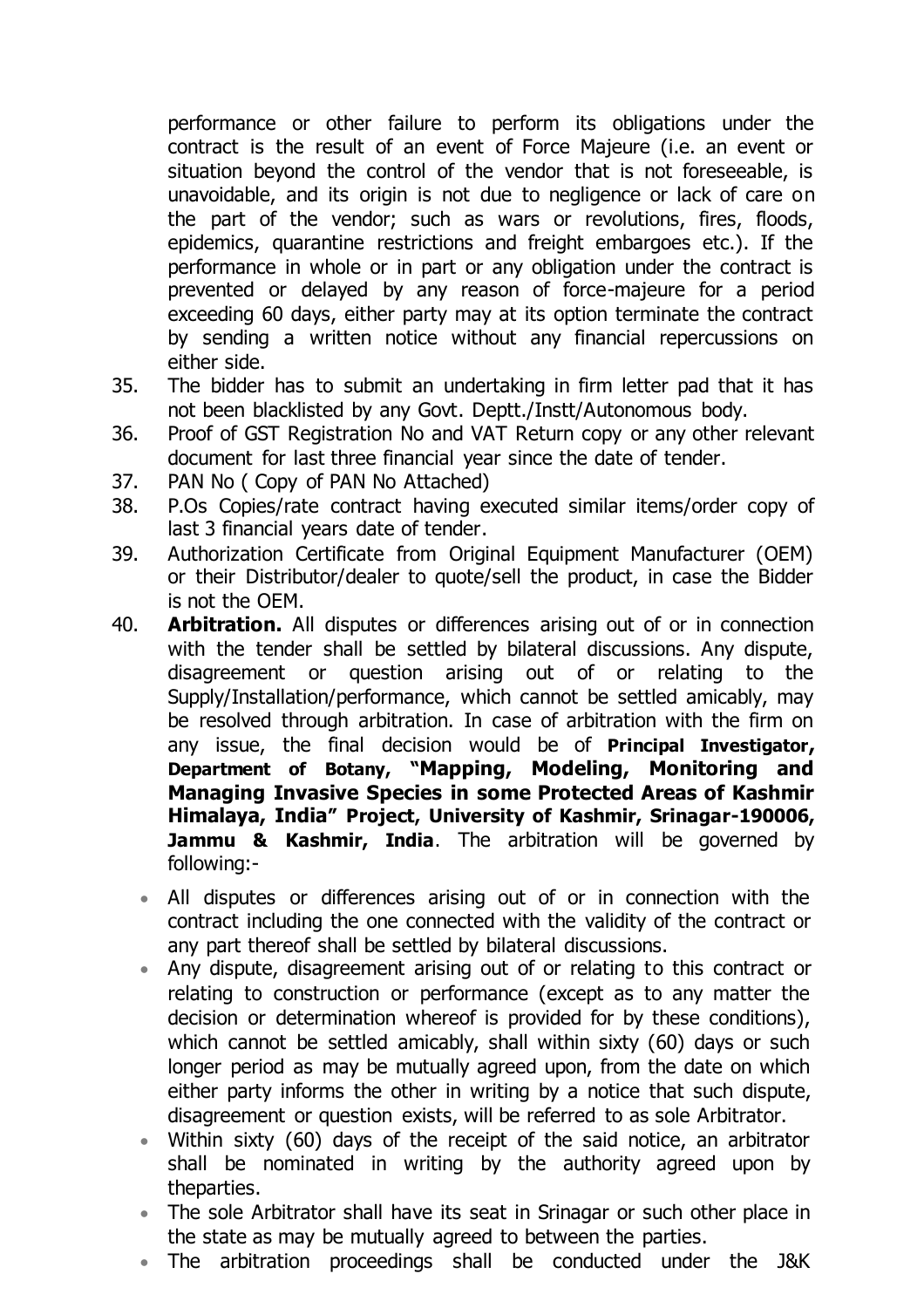Arbitration and Conciliation Act, 1996 and the award of such Arbitration Tribunal shall be enforceable in Srinagar.

- **Each party shall have to bear its own cost of preparing and presenting** its case. The cost of arbitration including the fees and expenses shall be shared equally by the parties, unless otherwise awarded by the sole arbitrator.
- The parties shall continue to perform their respective obligations under this contract during the pendency of the arbitration proceedings except in so far as such obligations are the subject matter of the said arbitration proceedings.

**(Note**: In the event of the parties deciding to refer the dispute/s for adjudication to an Arbitral Tribunal, then one arbitrator will be appointed by each party**)**.

#### **Principal Investigator,**

**Department of Botany**

**"Mapping, Modeling, Monitoring and Managing Invasive Species in some Protected Areas of Kashmir Himalaya, India" Project University of Kashmir, Srinagar-190006 Jammu & Kashmir, India**

|       | <b>EMD Details for the Equipment</b> |                   |  |
|-------|--------------------------------------|-------------------|--|
| S.NO. | <b>Description of Equipment</b>      | <b>EMD in INR</b> |  |
|       | <b>Chemidoc</b>                      | 21,000            |  |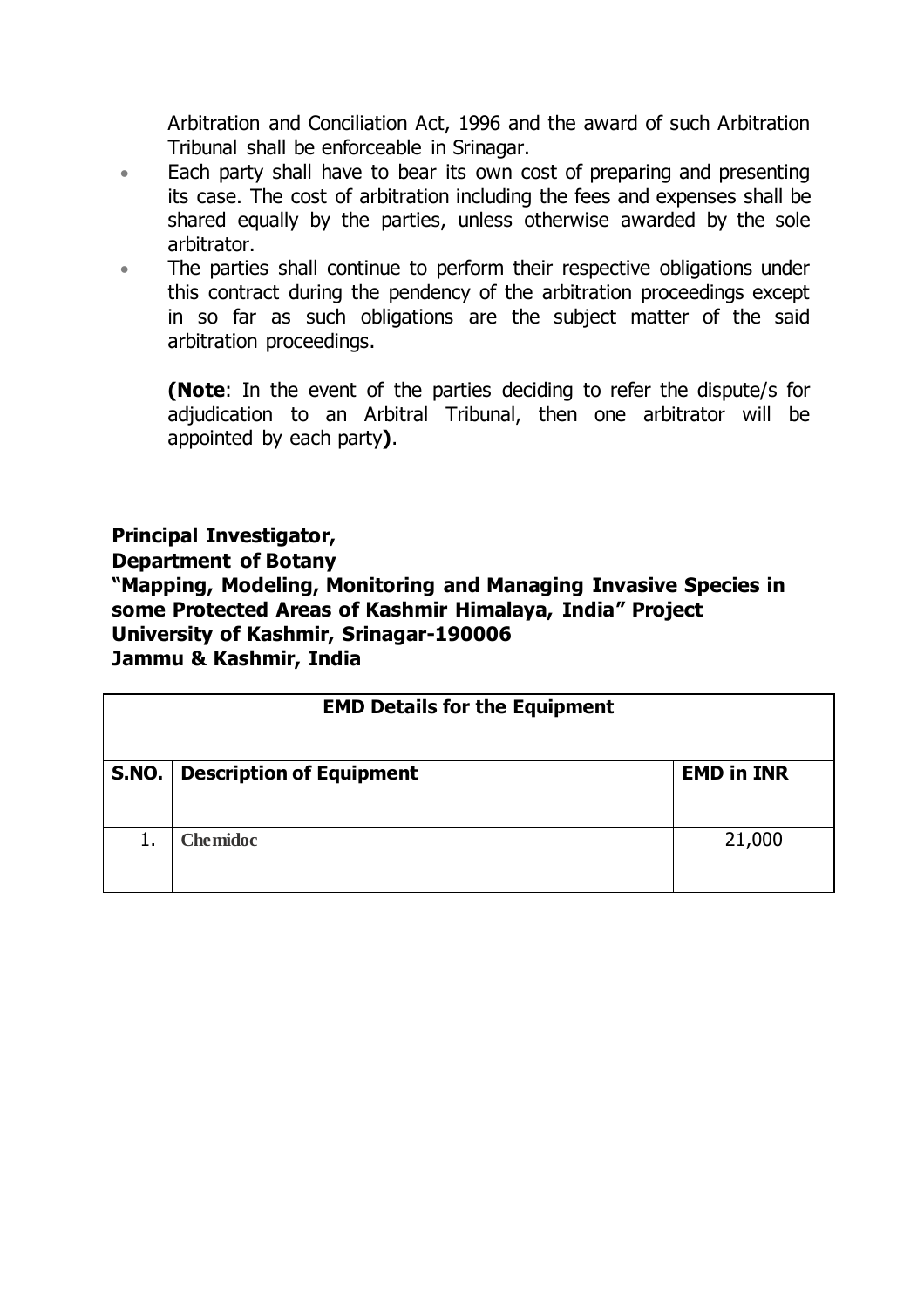# **Compliance Sheet**

| S.No. | Item            | Make/Model | Is the quoted item as<br>per the tendered<br><b>Specifications</b><br>including<br>make/model if<br>specified?<br>$(Y$ or N $)$ | Remarks |
|-------|-----------------|------------|---------------------------------------------------------------------------------------------------------------------------------|---------|
|       | <b>Chemidoc</b> |            |                                                                                                                                 |         |